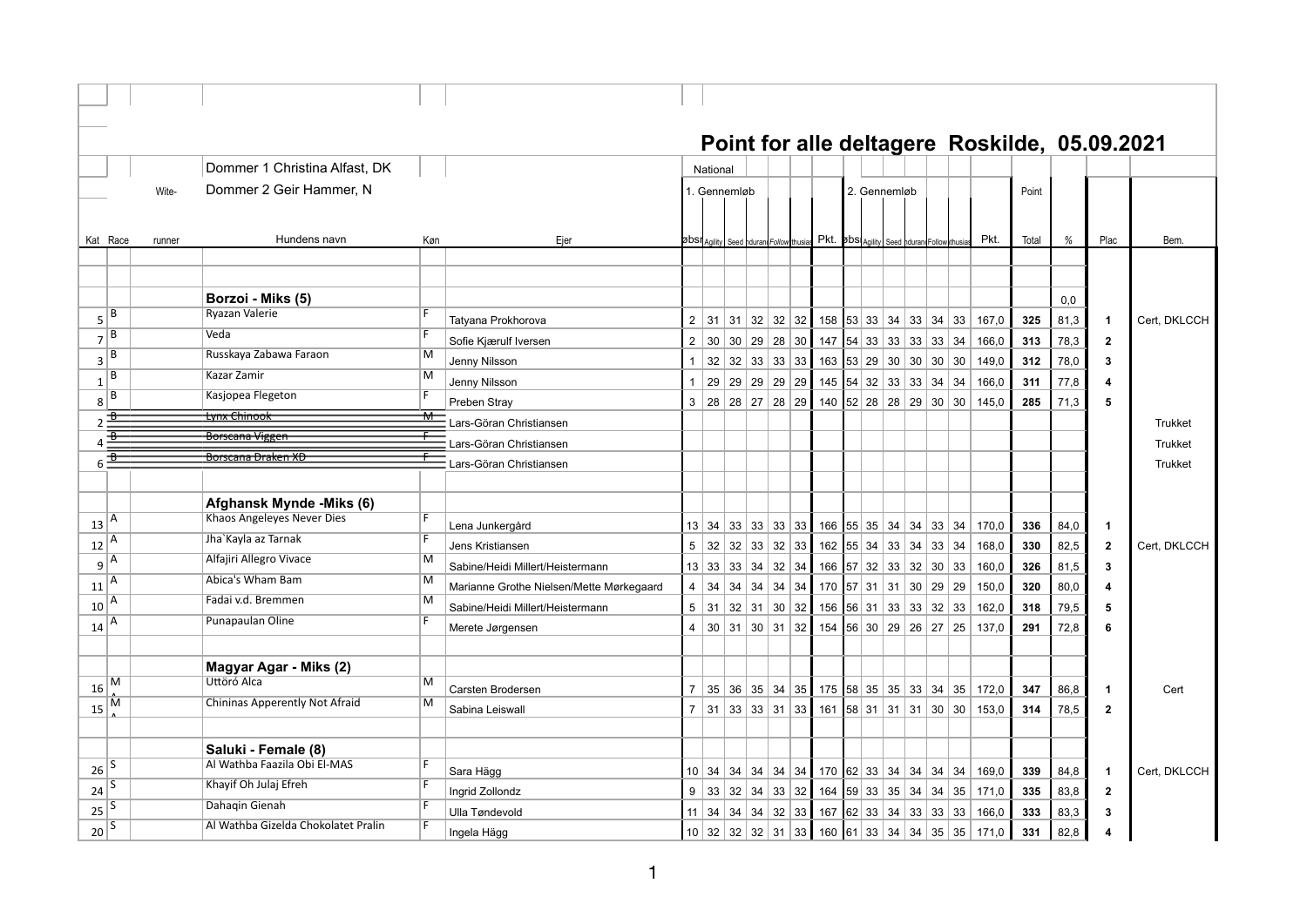|    | $\sqrt{22}$ <sup>S</sup>    | Al Wathba Hajirah Daw'Alshams       | Ingela Hägg                   |                 |         |                                                   |  | 11   33   33   33   33   33   165   59   33   33   33   33   34               |  |                              |                |                                   |             | 166,0 | 331 | 82,8 | 5                       |                  |
|----|-----------------------------|-------------------------------------|-------------------------------|-----------------|---------|---------------------------------------------------|--|-------------------------------------------------------------------------------|--|------------------------------|----------------|-----------------------------------|-------------|-------|-----|------|-------------------------|------------------|
|    | $\mathbf{19}$ $\sqrt{5}$    | Volante's D' Ashli                  | Anne Edberg                   | 9               |         | $32 \mid 32$                                      |  | $ 34 32 32$ 162 60 32 33 33 33                                                |  |                              |                |                                   | 32          | 163,0 | 325 | 81,3 | 6                       |                  |
|    | $\sqrt{23}$ <sup>5</sup>    | Al Wathba Esther Fadheela           | Ingela Hägg                   | 8               | 31      |                                                   |  | $32 \mid 32 \mid 32 \mid 32 \mid 159 \mid 61 \mid 32 \mid 33 \mid 33 \mid 30$ |  |                              |                |                                   | 30          | 158,0 | 317 | 79,3 | $\overline{7}$          |                  |
|    | $17\overline{\frac{3}{5}}$  | Ta'zim Kiiwah                       | Marie Palmqvist               | 8               |         |                                                   |  | $32$ 32 33 32 32 161 60 33 34 33 33 15                                        |  |                              |                |                                   |             | 148,0 | 309 | 77,3 | 8                       |                  |
| 18 | ÷                           | <del>Arriyad Soya</del>             | Ingrid Ydreborg               |                 |         |                                                   |  |                                                                               |  |                              |                |                                   |             |       |     |      |                         | <b>Trukket</b>   |
|    | $21 - \frac{2}{5}$          | Al Wathba Gerizza Arak Alsos Alhilo | Sofie Alm                     |                 |         |                                                   |  |                                                                               |  |                              |                |                                   |             |       |     |      |                         | <b>Trukket</b>   |
|    |                             |                                     |                               |                 |         |                                                   |  |                                                                               |  |                              |                |                                   |             |       |     |      |                         |                  |
|    |                             | Saluki - Male (6)                   |                               |                 |         |                                                   |  |                                                                               |  |                              |                |                                   |             |       |     |      |                         |                  |
|    | $30\sqrt{5}$                | <b>Arriyad Sander</b>               | M<br>Ingrid Ydreborg          |                 |         | $13 \mid 34 \mid 33 \mid 34 \mid 33 \mid 34 \mid$ |  | 168 65 33 34 33 32 32                                                         |  |                              |                |                                   |             | 164,0 | 332 | 83,0 | -1                      |                  |
|    | $32\sqrt{5}$                | Arriyad Saddam                      | M<br>Ann margret Åkesson      |                 |         | 13 32 33 33 33 34                                 |  | 165 64 32 33 34 33                                                            |  |                              |                |                                   | 33          | 165,0 | 330 | 82,5 | $\mathbf{2}$            | Cert             |
|    | $31\overline{\smash{)}\,5}$ | Dahaqin Fajaruddin                  | м<br>Harriet Viktorsson       | 14              |         | 33 33 34 33 33                                    |  | $166$ 65 32 33 33 33                                                          |  |                              |                |                                   | 33          | 164,0 | 330 | 82,5 | 3                       |                  |
|    | $\frac{28}{5}$              | Dahagin Farees Farees               | M<br>Agneta Doverholt         | 14              |         |                                                   |  | 32   33   33   33   33   164   64   32   32   33   33                         |  |                              |                |                                   | 32          | 162,0 | 326 | 81,5 | Δ                       |                  |
|    | $27\sqrt{5}$                | Volante's Domenico.                 | м<br>Conny Elkjær Nagel       | 12 <sup>1</sup> |         | 32 32 32 33 34                                    |  | $163$ 63 31 31 31                                                             |  |                              |                | 32                                | 31          | 156,0 | 319 | 79,8 | 5                       |                  |
|    | $\frac{29}{5}$              | Dahagin Glenn Hussein               | М<br>Agneta Doverholt         |                 |         |                                                   |  | $12$ 32 32 33 32 33 462 63 30 31 32 31 32                                     |  |                              |                |                                   |             | 156.0 | 318 | 79,5 | 6                       |                  |
|    |                             |                                     |                               |                 |         |                                                   |  |                                                                               |  |                              |                |                                   |             |       |     |      |                         |                  |
|    |                             |                                     |                               |                 |         |                                                   |  |                                                                               |  |                              |                |                                   |             |       |     |      |                         |                  |
|    |                             | Galgo Espanol - Miks (7)            |                               |                 |         |                                                   |  |                                                                               |  |                              |                |                                   |             |       |     |      |                         |                  |
| 34 | GA                          | <b>Grey Mountain Reanna</b>         | Christina Hidstedt            |                 |         |                                                   |  | 15 33 34 33 33 33 166 69 33 34 33 33 33                                       |  |                              |                |                                   |             | 166,0 | 332 | 83,0 | $\overline{\mathbf{1}}$ | Cert             |
| 36 | GA                          | Magh Itha's Chica                   | Carina Lindholm               |                 |         | $18$ 32 31 32 33 33                               |  | 161 68 35 33 34 34 34                                                         |  |                              |                |                                   |             | 170,0 | 331 | 82,8 | $\mathbf{2}$            |                  |
| 39 | GA                          | Caritas Palesio Ojoghina            | Marianne Samsø                | 16              |         | 33   34   33   33   34                            |  | 167 69 33 33 33 31 32                                                         |  |                              |                |                                   |             | 162,0 | 329 | 82,3 | 3                       |                  |
| 38 | GA                          | Incali Spirit Anarosa               | Marianne Samsø                |                 |         |                                                   |  | $17$   31   32   32   32   32   159   67   33   34   33   33                  |  |                              |                |                                   | 34          | 167,0 | 326 | 81,5 | 4                       |                  |
| 40 | GA                          | Magh Itha's Belinda                 | Marianne Samsø                |                 | $17$ 31 |                                                   |  | $33$ 32 33 32 161 67 32 34                                                    |  |                              | 33             | 33                                | 33          | 165,0 | 326 | 81,5 | 5                       |                  |
| 33 | GA                          | Rabilargo's Eloy                    | м<br>Marianne Samsø           |                 |         |                                                   |  | $15$ 32 34 32 32 32 162 68 30 32 32 30                                        |  |                              |                |                                   | 31          | 155,0 | 317 | 79,3 | 6                       |                  |
| 35 | GА                          | Magh Itha's Beatriz                 | Carina Lindholm               |                 |         |                                                   |  | 16 31 31 31 31 31 31 455 66 30 29 29 33 32                                    |  |                              |                |                                   |             | 153,0 | 308 | 77,0 | $\overline{7}$          |                  |
|    | $37 \frac{\overline{GA}}{}$ | Incali Spirit Adella                | Harriet Viktorsson            |                 |         |                                                   |  |                                                                               |  |                              |                |                                   |             |       |     |      |                         | <b>Trukket</b>   |
|    |                             |                                     |                               |                 |         |                                                   |  |                                                                               |  |                              |                |                                   |             |       |     |      |                         |                  |
|    |                             | Whippet - Male (9)                  |                               |                 |         |                                                   |  |                                                                               |  |                              |                |                                   |             |       |     |      |                         |                  |
| 48 | W                           | Elisjebas Ozzy son of Barneby       | M<br>Sybille Nielsen          |                 |         | 23 34 34 34 34 33 34                              |  |                                                                               |  |                              |                | 169   70   35   34   34   35   35 |             | 173,0 | 342 | 85,5 | -1                      | Cert, DKLCCH     |
| 45 | w                           | A's Dream Of D-Aily Drone           | М<br>Annette Nyholm           |                 |         | $21 \mid 33 \mid 34 \mid 34 \mid 33 \mid 34$      |  |                                                                               |  | 168   71   34   34   34   34 |                |                                   | 35          | 171,0 | 339 | 84,8 | $\overline{2}$          |                  |
| 46 | W                           | Rappfoten's Lasse                   | M<br>Gry Nielsen              | 22              |         | 34   35   34   33   33                            |  |                                                                               |  | 169   70   34   33   34   33 |                |                                   | 34          | 168,0 | 337 | 84,3 | 3                       |                  |
| 44 | W                           | Frontrunner's Watch N'Learn         | М<br>Karin Koch               | 20 <sub>1</sub> |         | 33   33   33   32   32                            |  | 163 71 34 34                                                                  |  |                              | 34 33          |                                   | 34          | 169,0 | 332 | 83,0 | 4                       |                  |
| 49 | W                           | Golden Whip Dream On Boston         | M<br><b>Pirgit Salumets</b>   | 22              |         | 32 34 31 31 33                                    |  | 161 72 33 34                                                                  |  |                              | 32 33          |                                   | 33          | 165,0 | 326 | 81,5 | 5                       |                  |
| 43 | w                           | Jalessas Dry My Soul                | M<br>Stine Winther Trampedach | 19              |         | 32 33 32 33 32                                    |  | 162   72   33   34   32   31                                                  |  |                              |                |                                   | 33          | 163,0 | 325 | 81,3 | 6                       |                  |
| 47 | W                           | A's dream of D-Aily Deluxe          | M<br>Cecilia Hertzog          |                 |         |                                                   |  | 21 32 32 33 30 31 158 73 31 34 33 32 33                                       |  |                              |                |                                   |             | 163,0 | 321 | 80,3 | $\overline{7}$          |                  |
| 42 | W                           | Jalessas Blue Moon                  | м<br>Stine Winther Trampedach |                 |         |                                                   |  | 20 30 29 31 29 29 148 73 34 34                                                |  |                              |                | 34 34 33                          |             | 169,0 | 317 | 79,3 | 8                       |                  |
| 41 | W                           | Hopway Everything I Need            | м<br>Dorthe Hansen            |                 |         |                                                   |  | 19 28 29 28 29 30 144 74 0                                                    |  | 0 <sup>1</sup>               | $\overline{0}$ | 0 <sup>1</sup>                    | $\mathbf 0$ |       | 144 | 36,0 | 0                       | stop i 2.genneml |
|    |                             |                                     |                               |                 |         |                                                   |  |                                                                               |  |                              |                |                                   |             |       |     |      |                         |                  |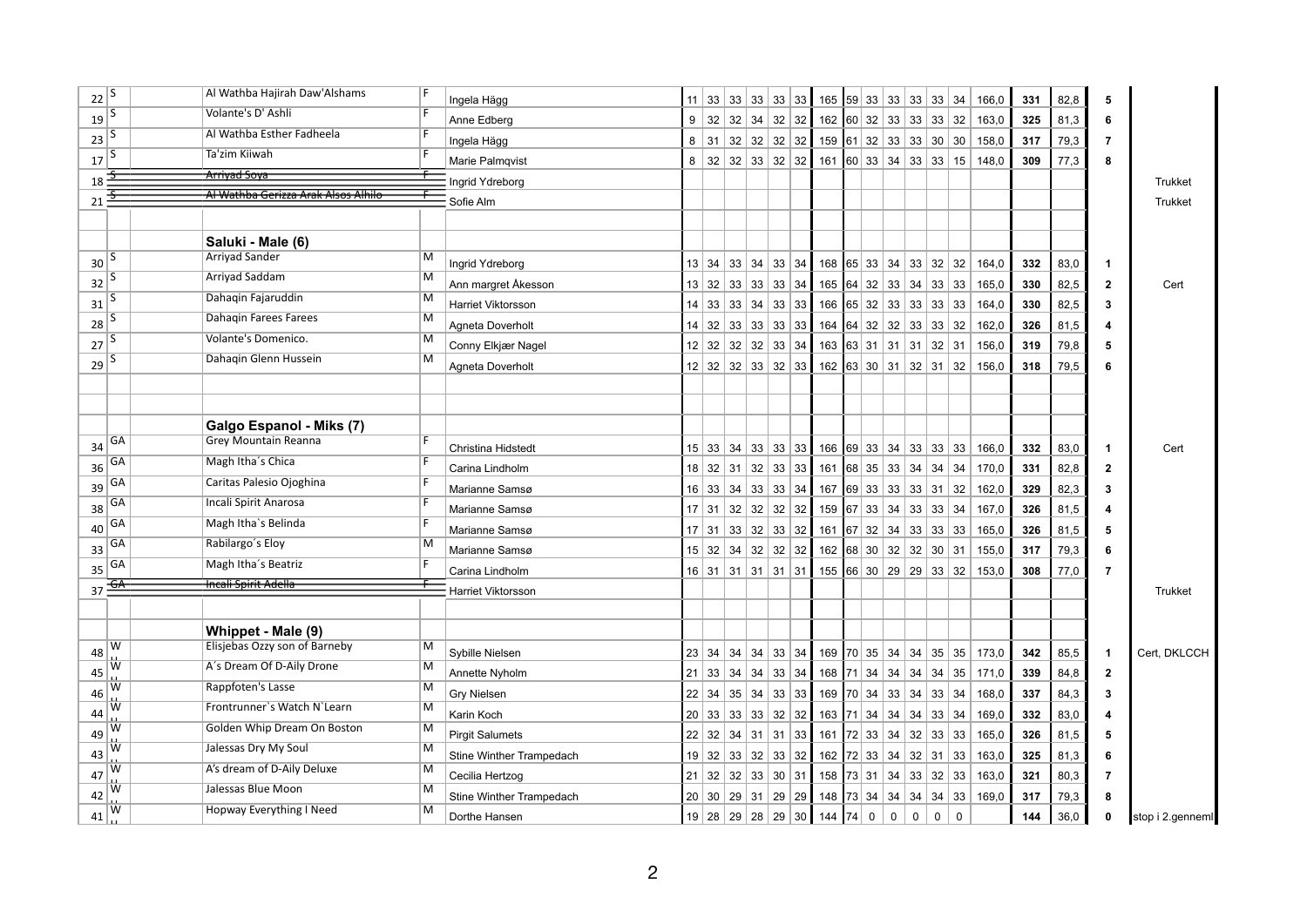|    |               | Whippet - Female (13)                 |                |                               |    |                                      |                |             |                                                   |             |                                            |  |                                   |             |                            |       |     |      |                      |        |
|----|---------------|---------------------------------------|----------------|-------------------------------|----|--------------------------------------|----------------|-------------|---------------------------------------------------|-------------|--------------------------------------------|--|-----------------------------------|-------------|----------------------------|-------|-----|------|----------------------|--------|
| 61 | W             | Rappfoten's Madam Mim                 |                | <b>Gry Nielsen</b>            |    |                                      |                |             |                                                   |             | 28 35 35 35 35 36 36 476 81 36 36 36 36 37 |  |                                   |             |                            | 181,0 | 357 | 89,3 | $\mathbf{1}$         | Cert   |
| 62 | W             | Harerunner Hearthunter                |                | <b>Frank Plith</b>            |    | $29 \mid 34 \mid 34 \mid$            |                | 35          | 34                                                | 36          | 173   81   36   36   35   36               |  |                                   |             | 36                         | 179,0 | 352 | 88,0 | $\mathbf{2}$         | Cert   |
| 56 | w             | Rappfoten's Ninni Laga For Lerke      |                | Marlen Melender               |    |                                      |                |             | $27 \mid 35 \mid 35 \mid 35 \mid 32 \mid 35 \mid$ |             | 172   79   34   35   34   35               |  |                                   |             | 34                         | 172,0 | 344 | 86,0 | 3                    |        |
| 60 | w             | Rappfoten's Malou                     |                | <b>Gry Nielsen</b>            |    | 29 34                                | 34 34          |             | $33 \mid 34 \mid$                                 |             |                                            |  | 169   78   35   35   35   35   34 |             |                            | 174,0 | 343 | 85,8 | 4                    |        |
| 59 | w             | Rappfoten's Hercula                   |                | <b>Gry Nielsen</b>            |    | 30 33 34 33                          |                |             | 32 35                                             |             |                                            |  | 167   77   36   35   34   35   35 |             |                            | 175,0 | 342 | 85,5 | 5                    |        |
| 54 | w             | Canela de Lobito Azyul                |                | <b>Birgitta Ott</b>           |    | 26 33 34 34                          |                |             | $32 \mid 34 \mid$                                 |             |                                            |  | 167   77   35   35   34   34   35 |             |                            | 173,0 | 340 | 85,0 | 6                    |        |
| 58 | w             | Rappfoten's Electra                   |                | <b>Gry Nielsen</b>            |    |                                      |                |             | 28 32 35 35 32 35                                 |             |                                            |  | 169   79   34   35   34   33      |             | $\vert 34 \vert$           | 170,0 | 339 | 84,8 | 7                    |        |
| 52 | w             | Sea Leopard's What'sup Wendy          | F              | Jonna Sørensen                | 24 | 32 32 34                             |                |             | 33                                                | 33          | 164                                        |  | 76 35 35 35                       |             | 34<br>35                   | 174.0 | 338 | 84.5 | 8                    |        |
| 57 | W             | A's Dream Of D-Aily Desire            | F              | Annette Nyholm                | 27 | $33 \mid 34$                         |                | 34          | 33                                                | 34          |                                            |  | 168   78   34   35   34           |             | 32<br>33                   | 168,0 | 336 | 84,0 | 9                    |        |
| 55 | W             | Rappfoten's Lerke                     | F              | Marlen Melender               | 26 | 33                                   | 34             | 33          | 32                                                | 33          | 165 76 33 35 35                            |  |                                   |             | 33<br>34                   | 170,0 | 335 | 83,8 | 10                   |        |
| 53 | W             | Frontrunner's Red Lipstick            | F              | Jonna Sørensen                |    | $25 \mid 32 \mid 33 \mid 33 \mid$    |                |             | 33                                                | 33          | $164$ 75 31 33 34                          |  |                                   |             | 34<br>35                   | 167,0 | 331 | 82,8 | 11                   |        |
| 50 | w             | Rappoten's Iris                       |                | Anne Karine Tørud             |    | $25 \mid 30 \mid 33 \mid 33 \mid 30$ |                |             |                                                   | 32          |                                            |  | 158 80 30 32 32                   |             | 30 33                      | 157,0 | 315 | 78,8 | 12                   |        |
| 51 | w             | Gilda Gardenia Synergy                |                | Lene Heidemann Olsen          |    |                                      |                |             | 24 32 33 33 33 33                                 |             | $164$ 75 0                                 |  | $\mathbf 0$                       | $\mathbf 0$ | $\mathbf 0$<br>$\mathbf 0$ |       | 164 | 41,0 |                      | skadet |
| 63 | $\frac{1}{2}$ | Koseilata's Victoria Sea              |                | Ulla Sommer                   |    |                                      |                |             |                                                   |             |                                            |  |                                   |             |                            |       |     |      |                      |        |
|    |               |                                       |                |                               |    |                                      |                |             |                                                   |             |                                            |  |                                   |             |                            |       |     |      |                      |        |
|    |               | Italiensk Mynde - Miks (2)            |                |                               |    |                                      |                |             |                                                   |             |                                            |  |                                   |             |                            |       |     |      |                      |        |
| 64 | IG            | Hoppfulls Kix Ottla                   |                | Per Sellberg                  |    |                                      |                |             | $31 \mid 34 \mid 34 \mid 34 \mid 33 \mid 35 \mid$ |             |                                            |  | 170   82   34   34   34   34   35 |             |                            | 171,0 | 341 | 85,3 | $\mathbf{1}$         | Cert   |
| 65 | IG            | Heesa Meesas Kix Creme Flora          | F              | Per Sellberg                  | 31 | $\mathbf 0$                          | $\overline{0}$ | $\mathbf 0$ | 0                                                 | $\mathbf 0$ |                                            |  |                                   |             |                            |       |     |      |                      | skadet |
|    |               |                                       |                |                               |    |                                      |                |             |                                                   |             |                                            |  |                                   |             |                            |       |     |      |                      |        |
|    |               | Italiensk Mynde - National - Miks (1) |                |                               |    |                                      |                |             |                                                   |             |                                            |  |                                   |             |                            |       |     |      |                      |        |
| 66 | IG            | Arceum's Counterspell                 | М              | Per Sellberg                  |    |                                      |                |             |                                                   |             | 32 32 31 30 32 32 35 36 33 34 34 35        |  |                                   |             |                            | 169,0 | 326 | 81,5 | $\blacktriangleleft$ |        |
|    |               |                                       |                |                               |    |                                      |                |             |                                                   |             |                                            |  |                                   |             |                            |       |     |      |                      |        |
|    |               | Whippet -National - Female (11)       |                |                               |    |                                      |                |             |                                                   |             |                                            |  |                                   |             |                            |       |     |      |                      |        |
| 68 | W             | Pippi                                 |                | Mari Marte Myrvold Marthinsen |    |                                      |                |             |                                                   |             | 33 35 35 35 35 35 35 475 86 35 35 35 35 36 |  |                                   |             |                            | 176.0 | 351 | 87,8 | $\blacktriangleleft$ | Cert   |
| 77 | w             | Rappfoten's Niki                      |                | Mari Marte Myrvold Martinsen  |    |                                      |                |             | $35 \mid 35 \mid 34 \mid 35 \mid 33 \mid 35$      |             | 172   86   35   35   35   35   36          |  |                                   |             |                            | 176,0 | 348 | 87,0 | $\mathbf{2}$         |        |
| 76 | W             | Domeldini Kite                        | F              | Helena Hallman                |    |                                      |                |             | $36 \mid 34 \mid 35 \mid 34 \mid 34 \mid 33 \mid$ |             | 170   87   31   34   33   30   33          |  |                                   |             |                            | 161,0 | 331 | 82,8 | 3                    |        |
| 79 | w             | Wild and Wicked Foxi Flyer            | F              | Susanne Rasmussen             |    | 37 33 33 32                          |                |             | 33 32                                             |             | 163 88 33 34 34                            |  |                                   |             | 33<br>33                   | 167,0 | 330 | 82,5 | 4                    |        |
| 75 | w             | Chase Me My Indigo                    | F              | Helena Hallman                | 37 | 31                                   | 33             | 33          | 32                                                | 32          |                                            |  | 161   88   33   35   34           |             | 32<br>34                   | 168,0 | 329 | 82,3 | 5                    |        |
| 80 | W             | Wild and Wicked Get It On             | $\overline{F}$ | Alice Kerschner               | 38 | 30                                   |                |             | 32 33 31 32                                       |             |                                            |  | 158 85 33 35 34                   |             | 33<br>33                   | 168,0 | 326 | 81,5 | 6                    |        |
| 78 | W             | Galanta Whippets Hyacinte             | F              | Rikke Løvgren                 | 34 | 32                                   | 33             | 32          | 32                                                | 31          |                                            |  | 160   84   32   33   33   32      |             | 33                         | 163,0 | 323 | 80,8 | 7                    |        |
| 74 | w             | Sea Leopard's Silent Saphire          |                | Jonna Sørensen                |    | $35 \mid 33 \mid 33 \mid 32 \mid$    |                |             | 33                                                | 33          |                                            |  | 164   87   30   34   33   28      |             | 32                         | 157,0 | 321 | 80,3 | 8                    |        |
| 73 | w             | <b>Frontrunners Italien Desire</b>    |                | Mette Blach                   |    | 34 31                                | 33   32        |             | 30                                                | 32          |                                            |  | 158   84   31   33   32   31   33 |             |                            | 160,0 | 318 | 79,5 | 9                    |        |
| 72 | w             | Inner Circles Holy Moly               |                | Lena Blomander                |    |                                      |                |             | 36 30 31 29 29 30                                 |             | 149   85   34   35   34   32   33          |  |                                   |             |                            | 168,0 | 317 | 79,3 | 10                   |        |
| 70 | W             | Frontrunner's Italian Love            |                | Bo Markersen                  |    |                                      |                |             | 33   28   30   29   27   29                       |             | 143                                        |  |                                   |             |                            |       | 143 | 35,8 |                      | Skadet |
|    |               |                                       |                |                               |    |                                      |                |             |                                                   |             |                                            |  |                                   |             |                            |       |     |      |                      |        |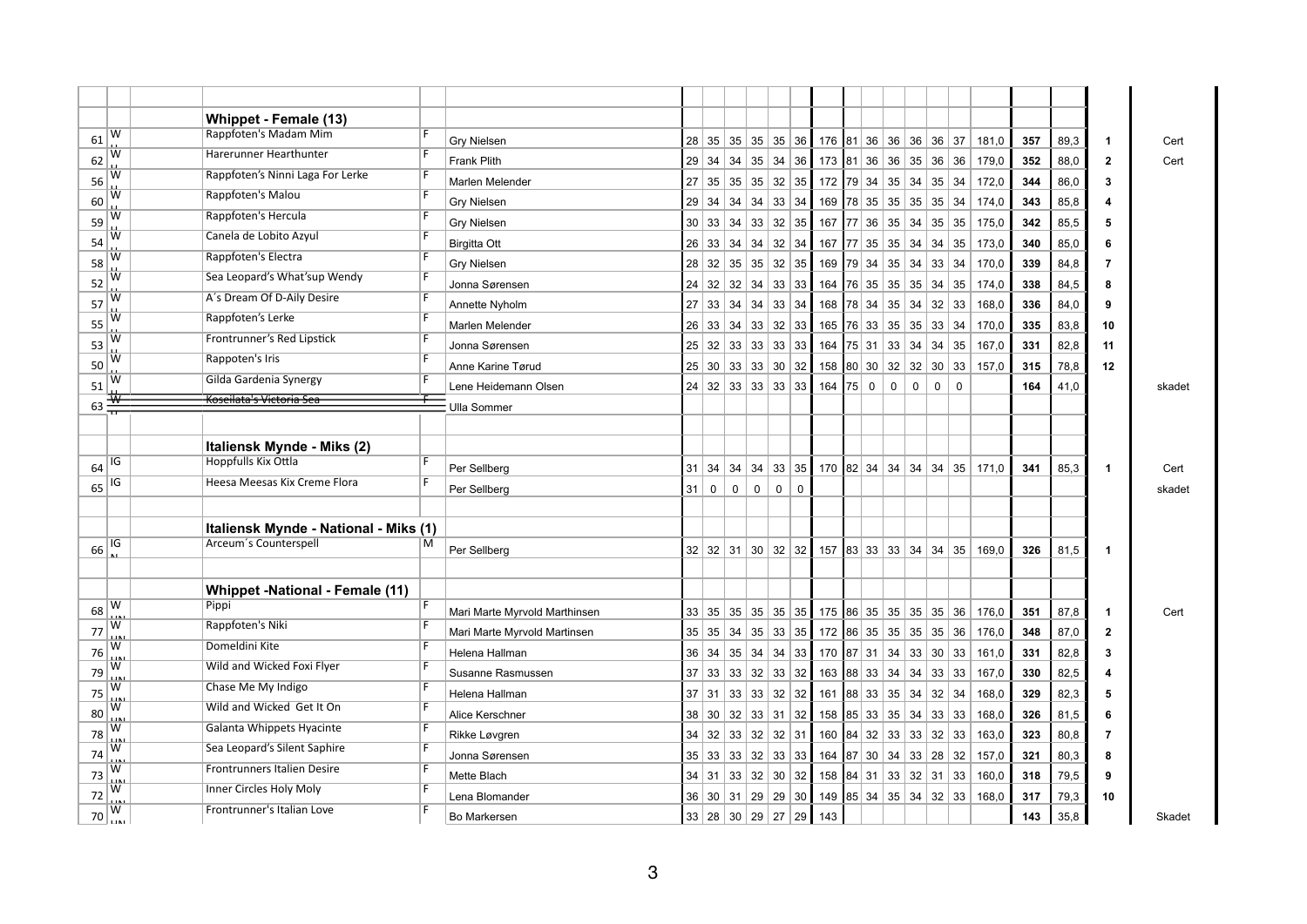| 67  | ₩                       | Galanta Whippets Summerbird          |                | Rikke Løvgren              |    |    |                   |             |                                                                 |          |                              |                                   |              |                                                  |     |      |                         | Trukket        |
|-----|-------------------------|--------------------------------------|----------------|----------------------------|----|----|-------------------|-------------|-----------------------------------------------------------------|----------|------------------------------|-----------------------------------|--------------|--------------------------------------------------|-----|------|-------------------------|----------------|
| 69  |                         | <u>Tiny Tunes Hello Sunshine</u>     |                | Stine Jacobsen             |    |    |                   |             |                                                                 |          |                              |                                   |              |                                                  |     |      |                         | <b>Trukket</b> |
| 71  |                         | Wild and Wicked Funky Flyer          |                | Lisbeth Christiansen       |    |    |                   |             |                                                                 |          |                              |                                   |              |                                                  |     |      |                         | Trukket        |
|     |                         |                                      |                |                            |    |    |                   |             |                                                                 |          |                              |                                   |              |                                                  |     |      |                         |                |
|     |                         | <b>Whippet -National - Male (11)</b> |                |                            |    |    |                   |             |                                                                 |          |                              |                                   |              |                                                  |     |      |                         |                |
| 91  | W                       | <b>Running Raiders Nick Fury</b>     | M              | Sybille Geberbauer Nielsen |    |    |                   |             |                                                                 |          |                              |                                   |              | 44 35 33 34 33 34 169 33 35 36 35 35 35 36 176,0 | 345 | 86,3 | $\mathbf 1$             | Cert, DKLCCH   |
| 85  | W                       | Triporas Torta Di Mandorle           | M              | Maria Karlsson             | 40 |    |                   |             | 34   34   34   34   34   170   91   34                          |          | $35 \mid 34$                 |                                   | 33 33        | 169,0                                            | 339 | 84,8 | $\overline{\mathbf{2}}$ |                |
| 84  | W                       | Sea Leopards Yesterday               | M              | <b>Charlotte Harhoff</b>   | 40 |    |                   |             | $31$ 34 33 31 32 161 89 36 36 34                                |          |                              |                                   | 35   35      | 176,0                                            | 337 | 84,3 | $\overline{\mathbf{3}}$ |                |
| 82  | W                       | Tanalorn Calum Off-Icer              | M              | Iben Larsen                | 41 |    | 33 33 33 34 33    |             | 166                                                             |          | 93 34 35 34                  |                                   | 33 33        | 169,0                                            | 335 | 83,8 | 4                       |                |
| 87  | W                       | Hot Isle Vasco Da Gama               | М              | <b>Pirgit Salumets</b>     | 39 |    | $33$ 34 34 34 34  |             | 169                                                             |          |                              | $ 91 $ 33   35   33   32   33     |              | 166,0                                            | 335 | 83,8 | 5                       |                |
| 83  | w                       | Rappfoten's Fenris                   | M              | Camilla Bratengen          | 39 |    | $32$ 34 34 31 32  |             | 163                                                             | 89 33 36 |                              | 34                                | $32 \mid 34$ | 169,0                                            | 332 | 83,0 | 6                       |                |
| 92  | W                       | Jalessas Excelsior                   | M              | Tommy Berg                 | 43 |    | 30 31 31 30 31    |             | 153                                                             |          | $94 \mid 33 \mid 35 \mid 34$ | 33                                | 33           | 168,0                                            | 321 | 80,3 | $\overline{7}$          |                |
| 86  | W                       | Slingshot's Tea N Tea                | M              | Maria Karlsson             | 42 | 29 |                   | 29 30 28 29 | 145                                                             | 90 34    | 35                           | 34<br>34                          | 34           | 171,0                                            | 316 | 79,0 | 8                       |                |
| 89  | W                       | Royal Lady's Another Flying Color    | М              | Liz Blomsøy                | 42 | 30 |                   | 30 30 29 29 | 148                                                             | 90 33 34 |                              | 34 33                             | 32           | 166,0                                            | 314 | 78,5 | 9                       |                |
| 90  | w                       | Galanta Whippets Erasmus Montanus    | M              | Gitte Balle                | 43 |    |                   |             | 30   31   31   30   31   153  94   32   35   32   28   31       |          |                              |                                   |              | 158,0                                            | 311 | 77,8 | 10                      |                |
| 88  | w                       | <b>Triodames Andante</b>             | M              | Liz Blomsøy                |    |    |                   |             | 41   28   31   30   25   30   144   92   30   33   31   28   32 |          |                              |                                   |              | 154,0                                            | 298 | 74,5 | 11                      |                |
| 81  | $\overline{\mathbf{w}}$ | <b>Inner Circles Glow After Dark</b> | ₩              | Jessika Granborg           |    |    |                   |             |                                                                 |          |                              |                                   |              |                                                  |     |      |                         | <b>Trukket</b> |
|     |                         |                                      |                |                            |    |    |                   |             |                                                                 |          |                              |                                   |              |                                                  |     |      |                         |                |
|     |                         | Greyhound - Miks (4)                 |                |                            |    |    |                   |             |                                                                 |          |                              |                                   |              |                                                  |     |      |                         |                |
|     | $97\sqrt{6}$            | <b>Estet Classic Cashmere</b>        | F              | Marlen Melender            | 45 |    | 33 33 33 32 32    |             |                                                                 |          |                              | $163$ 95 33 33 33 33 33           |              | 165,0                                            | 328 | 82,0 | $\mathbf{1}$            | Cert           |
| 95  | G                       | Eikica Xquisite Xylos                | M              | Kirsten Foldager           | 46 |    | 32 33 32 33 32    |             | 162 95 32 34                                                    |          |                              | 33                                | 33 33        | 165,0                                            | 327 | 81,8 | $\overline{2}$          |                |
| 94  | G                       | Eikica Xceptional Xander             | M              | Hanne Eikica Böckhaus      | 46 |    | $29$ 30 31 29 31  |             | 150 96 31 31                                                    |          |                              | $32 \mid 31 \mid 32 \mid$         |              | 157,0                                            | 307 | 76,8 | 3                       |                |
| 96  | G                       | Vaya Con Dios Dances With Wolfs      | M              | Hanne Eikica Böckhaus      |    |    |                   |             | 45 27 28 30 28 31 144 96 32 31 32 32 32                         |          |                              |                                   |              | 159,0                                            | 303 | 75,8 | 4                       |                |
|     | $93 - \frac{6}{5}$      | Nice Steps Henri d'Eikica            | ₩              | Hanne Eikica Böckhaus      |    |    |                   |             |                                                                 |          |                              |                                   |              |                                                  |     |      |                         | <b>Trukket</b> |
|     |                         |                                      |                |                            |    |    |                   |             |                                                                 |          |                              |                                   |              |                                                  |     |      |                         |                |
|     |                         | Sloughi - Miks (2)                   |                |                            |    |    |                   |             |                                                                 |          |                              |                                   |              |                                                  |     |      |                         |                |
| 98  | <b>SL</b>               | Jurrad Mahanajim                     | M              | <b>Helen Ohlson</b>        |    |    |                   |             | 47 33 33 32 33 33 164 97 31                                     |          |                              | 34   32   33   34                 |              | 164,0                                            | 328 | 82,0 | $\overline{1}$          | Cert           |
|     | $99$ $\sqrt{SL}$        | Abd Al Jabbar Lekkerbhit             | F              | Helen Ohlson               |    |    | 47 34 33 33 34 33 |             | 167   97   0                                                    |          | $\mathbf 0$                  | $\mathbf 0$<br>0                  | $\Omega$     |                                                  | 167 | 41,8 |                         | skadet         |
|     |                         |                                      |                |                            |    |    |                   |             |                                                                 |          |                              |                                   |              |                                                  |     |      |                         |                |
|     |                         | Podenco Ibicenco - Miks (2)          |                |                            |    |    |                   |             |                                                                 |          |                              |                                   |              |                                                  |     |      |                         |                |
| 100 | PI                      | Kalo Skilo's The Queens Justice      | $\overline{F}$ | Jarl Kobbernagel           | 48 |    | 33 32 32 33 32    |             |                                                                 |          |                              | 162   98   34   32   33   34   34 |              | 167,0                                            | 329 | 82,3 | -1                      | Cert           |
| 101 | PI                      | Darwins Legacy Carisma               | $\overline{F}$ | Anne Nystrøm               |    |    | 48 31 32 32 31 32 |             |                                                                 |          |                              | 158 98 31 32 33 33 34             |              | 163,0                                            | 321 | 80,3 | $\overline{2}$          |                |
|     |                         |                                      |                |                            |    |    |                   |             |                                                                 |          |                              |                                   |              |                                                  |     |      |                         |                |
|     |                         | Basenji - Miks (5)                   |                |                            |    |    |                   |             |                                                                 |          |                              |                                   |              |                                                  |     |      |                         |                |
| 102 | Ba                      | Shahrans Barooogue                   | M              | Indra Buhrkal              | 49 |    |                   |             |                                                                 |          |                              |                                   |              | $34$ 34 34 34 34 34 170 100 33 34 35 34 35 171,0 | 341 | 85,3 | -1                      | Cert           |
|     | Ba                      | Kimwitu's Tone                       |                |                            |    |    |                   |             |                                                                 |          |                              |                                   |              |                                                  |     |      |                         |                |
| 104 |                         |                                      |                | Per Nissen                 |    |    |                   |             |                                                                 |          |                              |                                   |              | 49 34 34 33 33 34 168 100 34 34 35 34 34 171,0   | 339 | 84,8 | $\mathbf{2}$            |                |